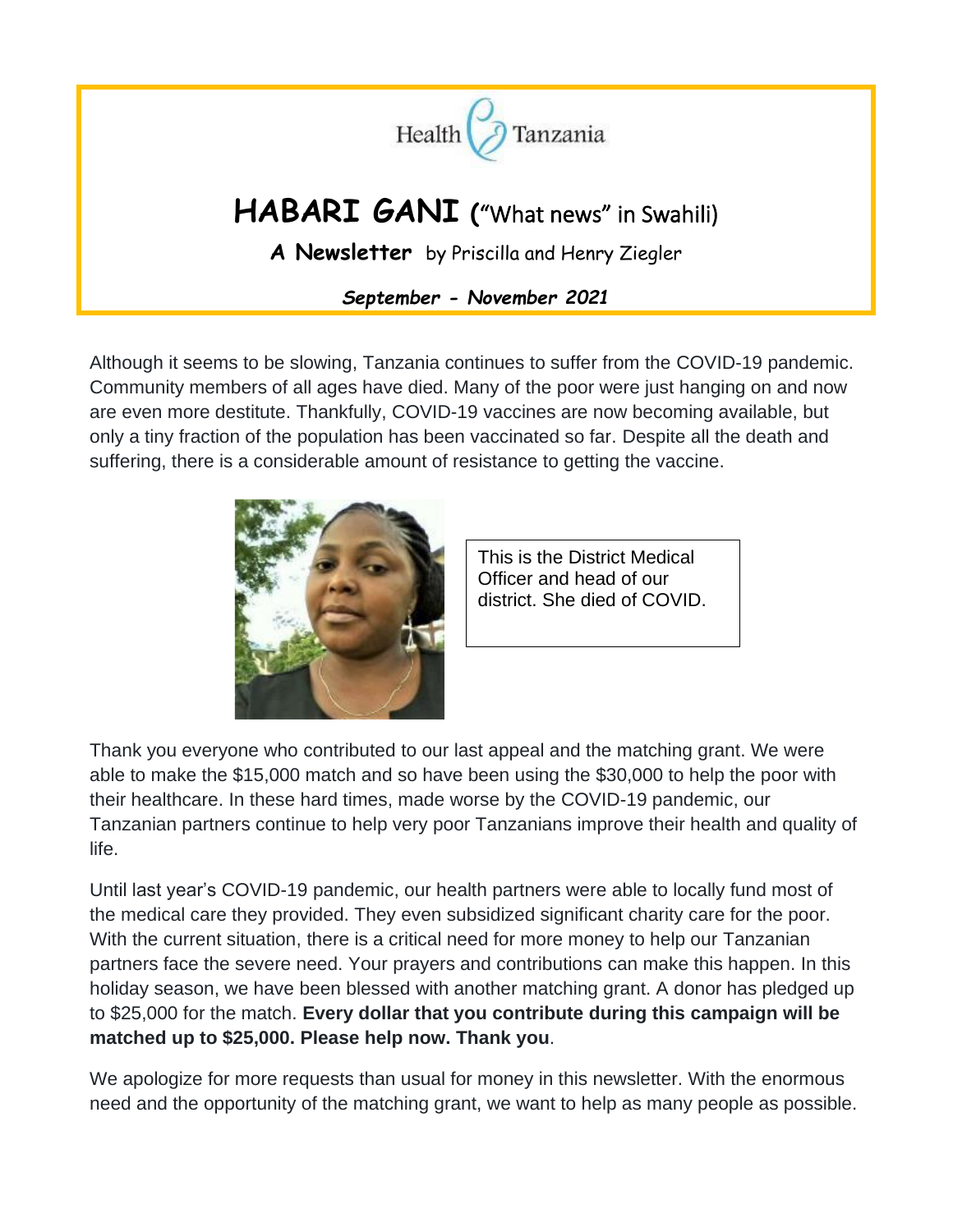

On the left above, Dr. Maxwell is seen receiving his Covid vaccine. On the right is nursing assistant Bahati Kipalamoto's Facebook post.

#### **Hospital Development**

Thanks to everyone who has generously donated this year, Buguruni Anglican Health Centre (BAHC) continues to serve the poor community in Dar es Salaam and work to expand to a district-level teaching hospital. Unfortunately, the patient volume at BAHC has not fully rebounded as the COVID-19 virus continues to devastate the country and people stay away from medical facilities. This has substantially decreased patient revenue.

In our last newsletter, we said that the Buguruni and Vingunguti communities had 220,000 people. As previous readers know, these communities are the urban focus of both BAHC and the community efforts. With large families, a very young population, and rural to urban migration over the last 10 years, the population is now 420,000. The communities remain one of the poorest parts of the city of 7 million. We need to expand our partnership and healthcare to many more of this population than we have been able to serve.

The Regional Medical Officer leads all health services for Dar es Salaam, and the District Medical Officer leads all health services for the Ilala District, where Buguruni and Vingunguti are located. In discussion with these government leaders, they have verbally agreed to allow BAHC to participate in the Improved Community Health Fund (ICHF), which previously had been only open to government health facilities. As soon as the inspection and paperwork are complete, we can enroll everyone eligible to receive ICHF care from BAHC.

With the ICHF, the government provides \$11.50 per person for a year's basic health insurance, but the person must match this amount. This means that each enrolled person needs to pay to join. While this is a very good price for services, remember that the ICHF eligible are part of the 23% of Tanzanians who earn less than 70 U.S. cents a day, the Tanzanian poverty level. Extrapolating to our poor community, well over 100,000 of the residents should be eligible for ICHF. **Please help us pay the annual fees for our widows, orphans, and others most in need so that they can receive a year of health coverage.** Our community program is working with the widows and orphan caregivers to form saving circles, and we hope to use this to create savings for future insurance payments.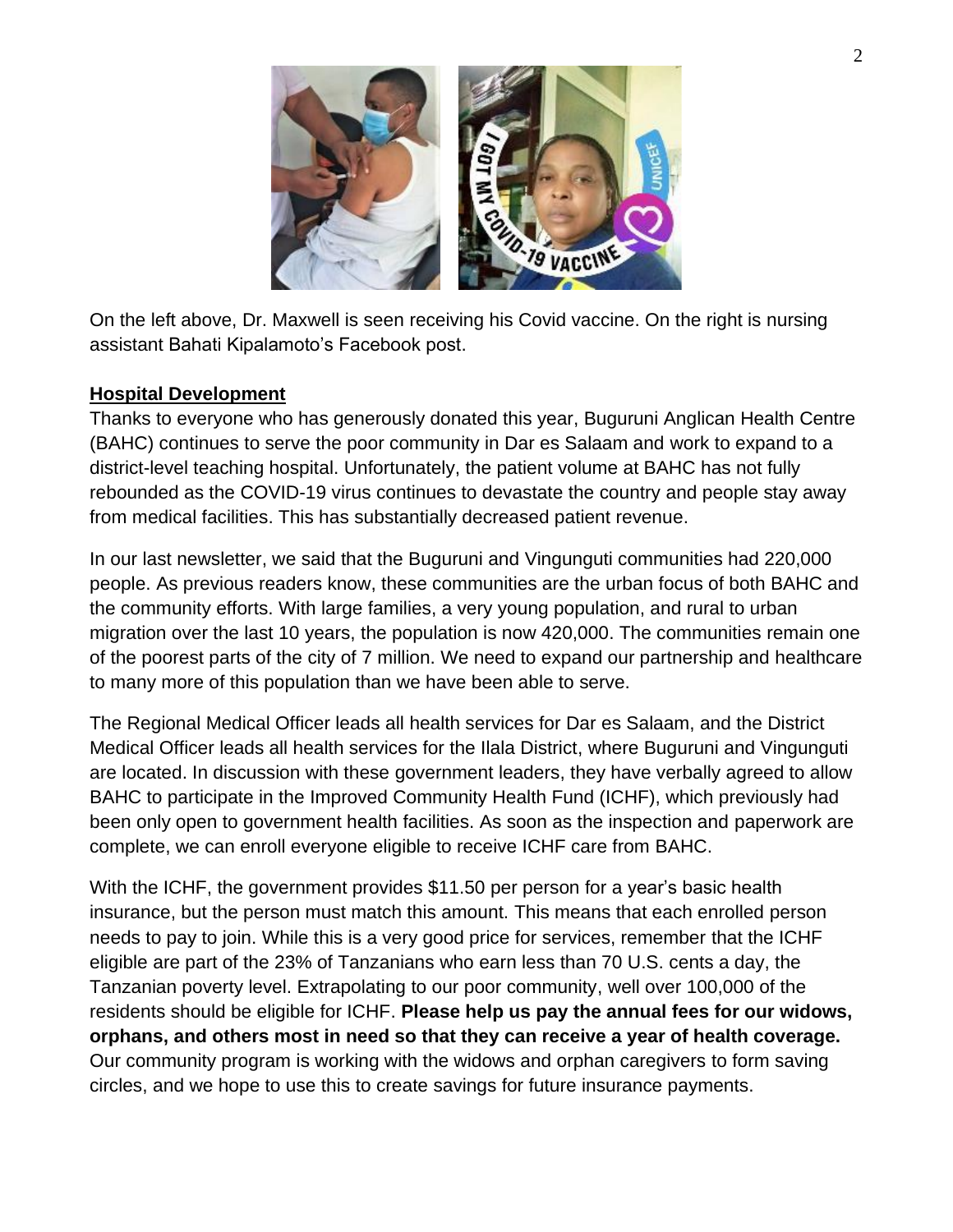The ICHF does not provide as comprehensive health coverage as the government National Health Insurance Fund (NHIF) does, but it is considerably cheaper. The ICHF funds also flow through the region, meaning that payments are more likely to be timely.

Regular readers will remember that NHIF payments are usually three-plus months late and pay much less than the healthcare team billed for care and the medications the pharmacy gave. In addition to seeing the very poor through ICHF, we have put in a plan to improve payments from NHIF. With Health Tanzania financial support, BAHC has just hired a recent nurse-midwife graduate, Joshua (see below), who had been working as a volunteer to gain experience. Remember that nurse-midwives in Tanzania can be either male or female. Mr. Barua is a nurse-midwife and is very popular with the patients.

Joshua now cares for patients half the time and spends one quarter time reviewing each of the NHIF bills to ensure that they follow NHIF's complicated rules and are complete. This already appears to be helping send more accurate bills. The other quarter of Joshua's time is spent taking pictures and collecting stories about the wonderful work that our Tanzania partners are doing. These in turn will generate more prayers and donations.



Dr. Obondo, the head doctor at Buguruni Anglican Health Centre and the board chair of SEET, and Mr. Barua, the health director, have been very busy finding support for the program and hospital development. Dr. Obondo met with the representative of an Indian nonprofit that is setting up a drug warehouse in Tanzania and can either sell us drugs at low cost or donate them. Indian drugs tend to be good quality and are the cheapest. In fact, most of our current medications come from the Indian wholesalers.

Dr. Obondo has also been working with Action Medeor, a German nonprofit with offices right next to the health center. The health center has partnered with Action Medeor over the last 15 years, and the organization has donated an EKG machine and other supplies. It has agreed to donate a \$40,000 new digital x-ray machine—if we can pay for the housing of the machine. Action Medeor is also donating an oxygen system for operations and for patients with severe breathing due to asthma, COVID-19, and pneumonia. Action Medeor is reviewing our application for financing one or more floors of our hospital building. On the next page below are members of the Action Medeor team with Dr. Obondo.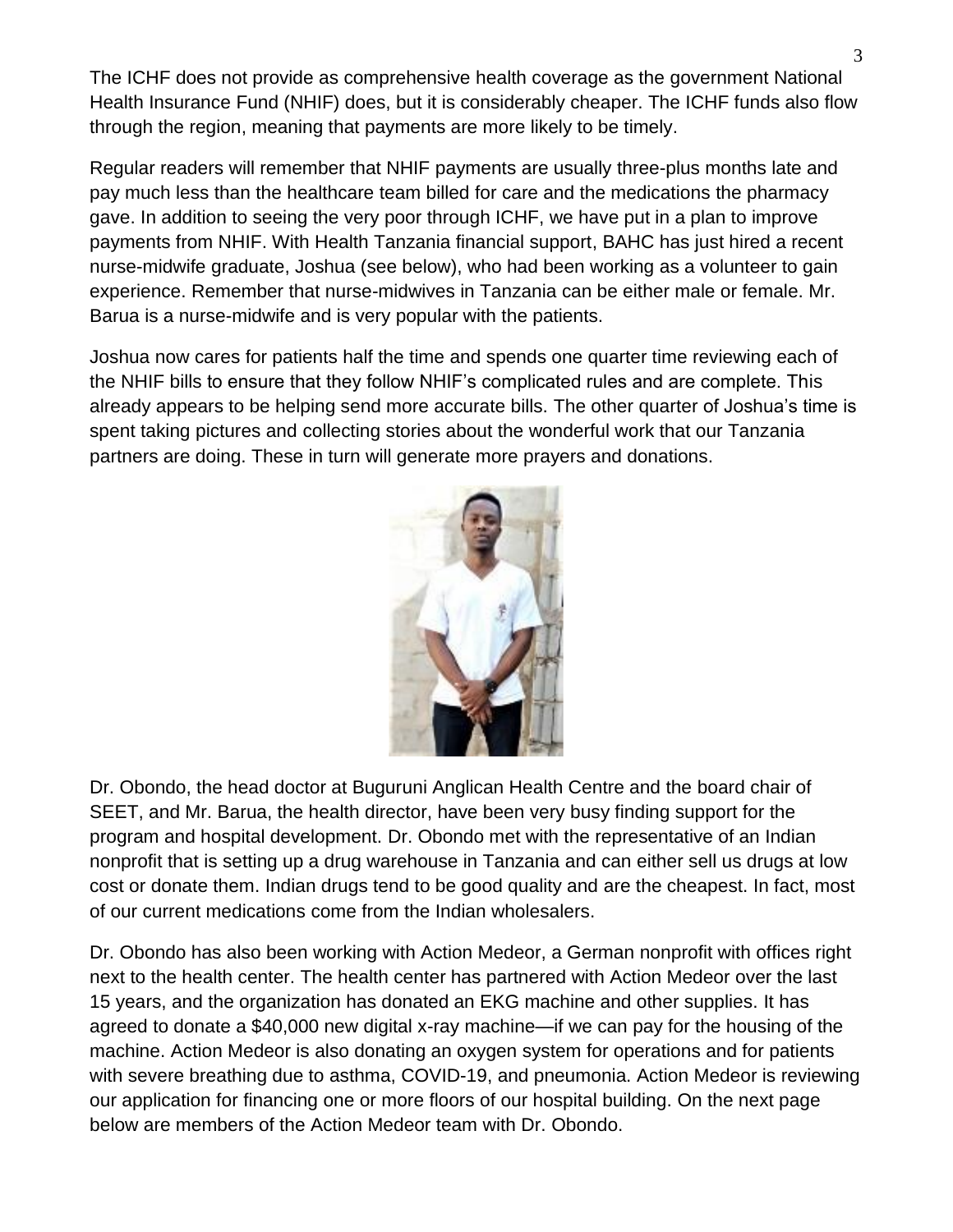

Mr. Barua has been visiting the European embassies asking for support and has received eye equipment from Sweden that is being used in BAHC's new eye program. It is shown below.



Although not glamorous, one of the very important parts of a program is maintaining the buildings. All three of the major roofs need replacing, especially the roof of the outpatient building. One of the Health Tanzania board members has been funding and leading the repairs. Not only are safe clean buildings important for providing healthcare, but they are critical for BAHC's rating as a health facility.

A few years ago, the Tanzanian government began rating all health facilities, both private and public, on a 1-5 scale every year. Ones are closed, twos are pushed to improve, threes are considered sound, and fours are exemplary. It is not known whether anyone gets a five. For the last two years, the health center has received a rating of four. If the building is not sound when health officials inspect it, this could jeopardize the excellent score and government partnerships. Below are some of the pictures of a roof inspection prior to building the new roof.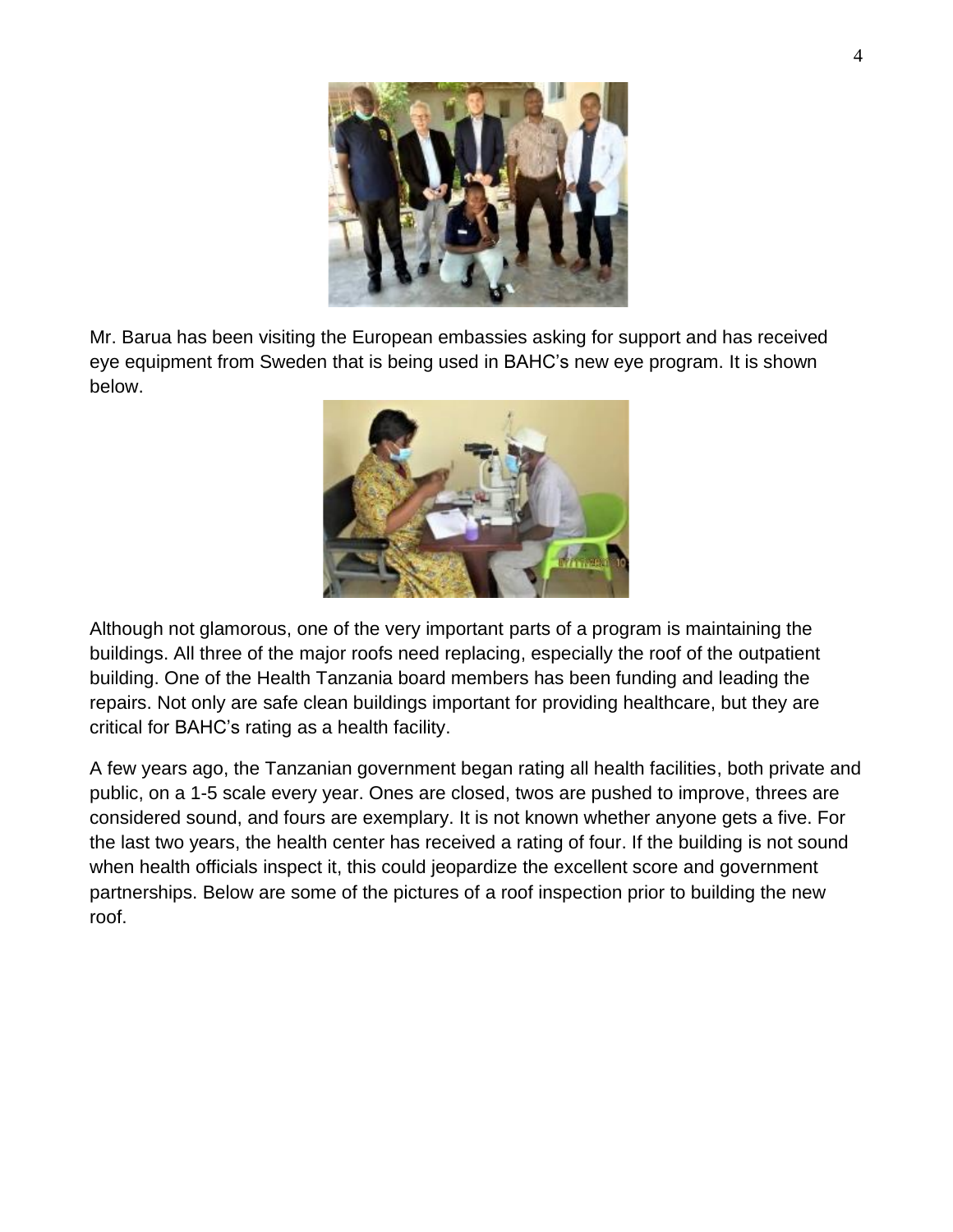

# **Patients at the health center**

Babies delivered:







The doctor is holding the baby of a woman who had obstructed labor and needed a C-section. One in 10 women will need a C-section to improve the chances of a living and healthy mother and baby.

Below are photos of Dr. Maxwell doing his first solo C-section. He had been trained to do this operation but needed several months of practice as he had not done any for years. Because he is at the health center, emergency C-sections are easier to obtain as another doctor outside the health center does not have to be called in.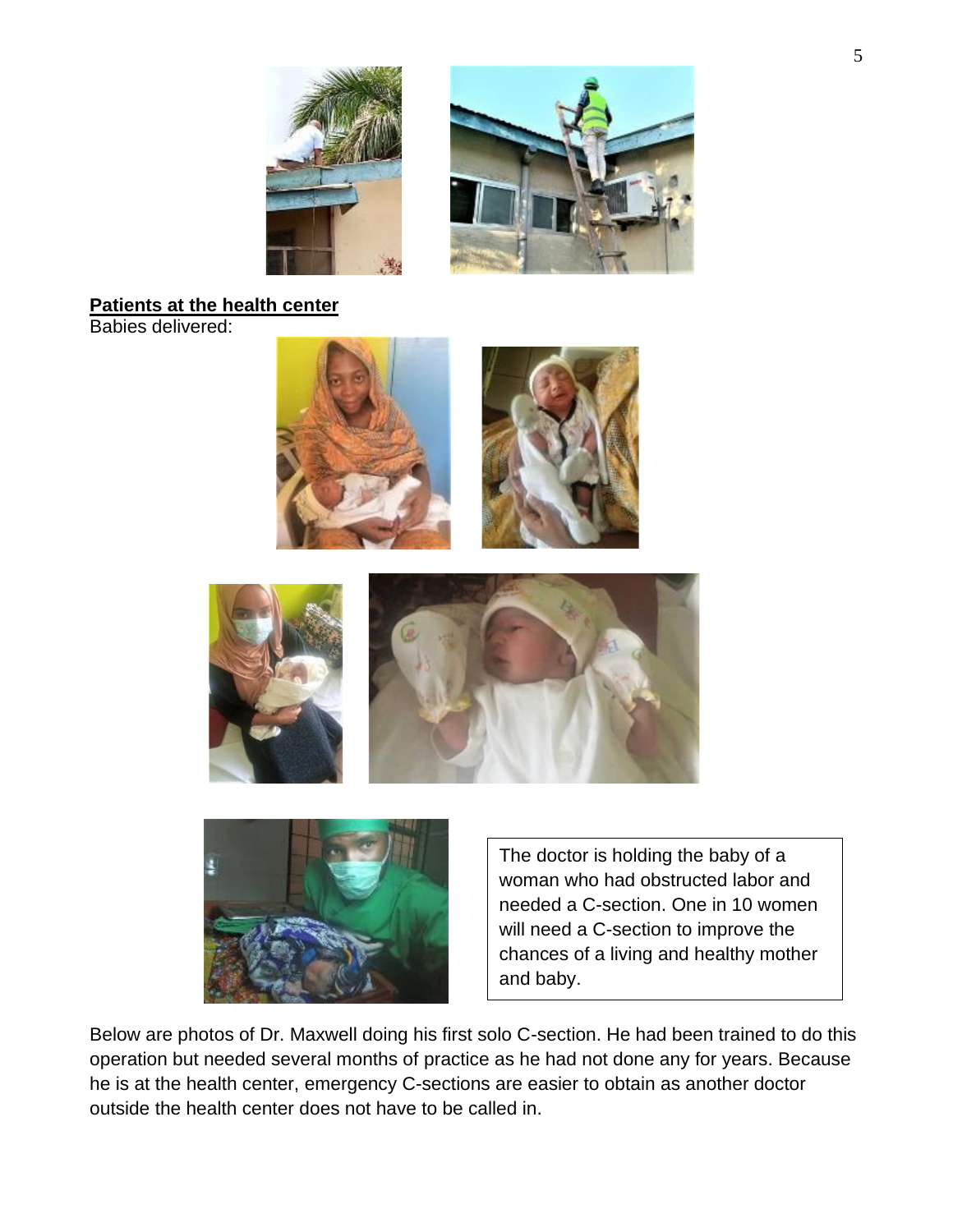

Rashid, shown below, has AIDS. He was doing okay with medications until the death of his mother in 2017. Since then, his viral load has been increasing to 303,000 copies (meaning his AIDS is no longer controlled). The health team found that the main reason is food. He is skipping taking medications because he hasn't eaten. He also has paralysis of both lower limbs that makes life much harder for him. Faidha, the SEET community coordinator, has agreed to visit more frequently and supervise his medications. **He needs help with food.** 





The child above came in with abdominal swelling and had a bowel blockage. He was sent immediately to the national hospital where the blockage was removed; and he was given a colostomy. Unfortunately, the hospital sent him back to BAHC without even a colostomy bag, putting him at a major risk of infection. The staff obtained a colostomy bag and are giving him follow-up care.

As we have said in previous newsletters, far too often Tanzanian hospitals operate and leave a wound or treat a wound caused by trauma and then do no follow up. Post operative wound care, hopefully before becoming infected or sadly after becoming infected, is one of the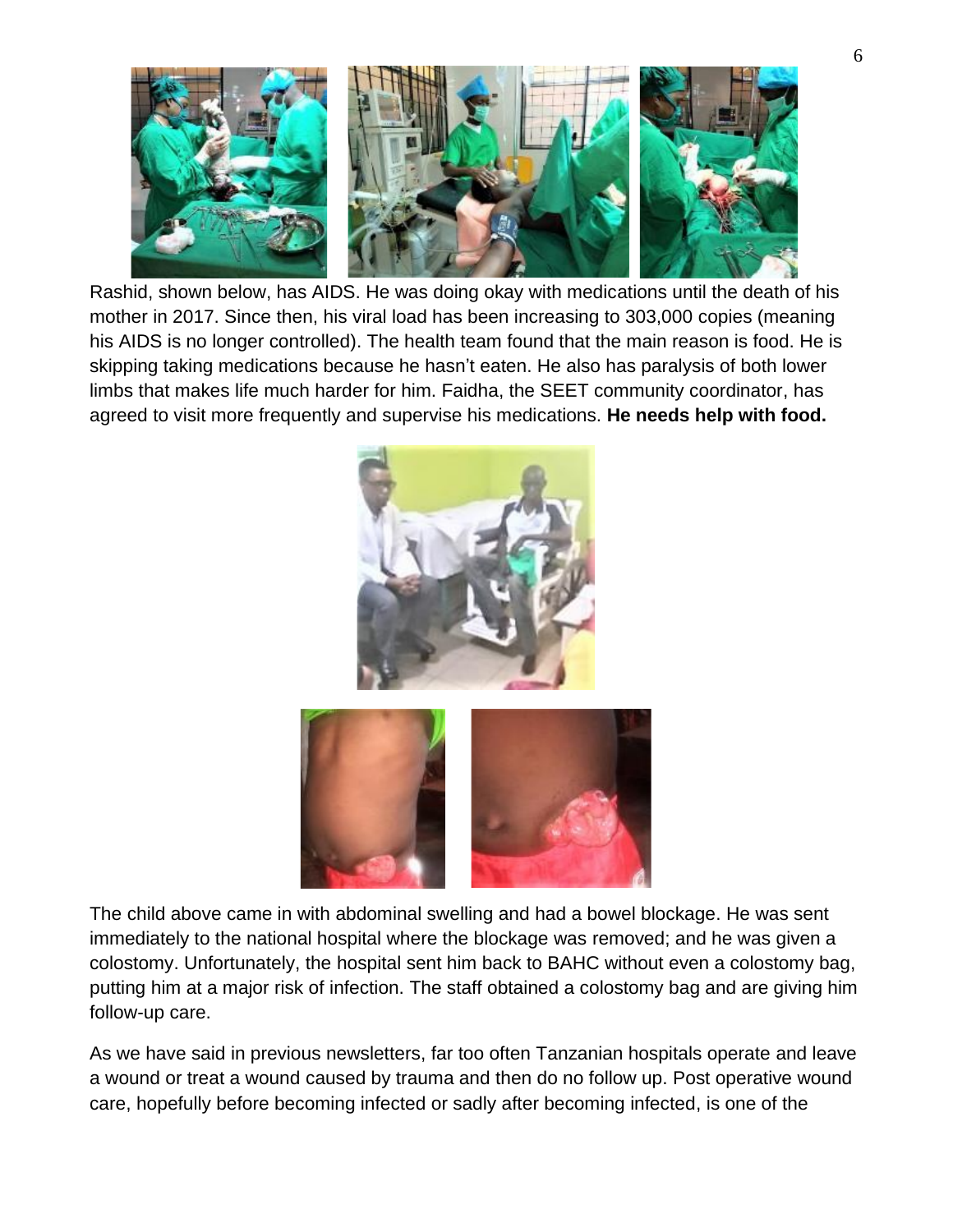important roles of BAHC. This is especially true since this care needs multiple visits and needs charity support.

The diabetic pictured on the next page came in septic because of a leg infection and breakdown of the left leg associated with his out-of-control diabetes. The team has spent over two weeks treating his diabetes and leg as an inpatient—saving his life and his leg. (MSD stands for Medical Supply Depot, a government supplier of medications and medical equipment.) Treatment of patients such as this man is impossible without charity care support.



The case reminds us of a 14-year-old who had an infected left upper leg bone, left knee, and right ankle. She spent three months at the health center. She is now a healthy mother with an artificial leg and is doing well.

A 67-year-old woman came to the health center with vaginal bleeding for two weeks. The staff were able to diagnose her as having cervical cancer and sent her to the national cancer hospital for chemotherapy. As she is very poor, the staff are working with the community to find money for her treatment. Her case highlights the importance of the health center's daily breast and cervical cancer screening. Far too many of these cancers are only identified after they have spread.

### **Family Medicine**

Tanzania currently has only two physicians per 100,000 Tanzanians and seven hospital beds per 10,000 Tanzanians. At the district and subdistrict level there is a major need for doctors who can give an important level of care and supervise lesser trained doctors. It is for this reason that Health Tanzania Foundation (HTF) and its Tanzanian partners have participated in a Tanzanian family medicine working group to strengthen and expand family medicine in Tanzania.

HTF, SEET, and BAHC all participated in the National Family Medicine conference in May put on by Aga Khan University and the family medicine working group. Henry participated by Zoom. BAHC and SEET have been identified as sites for community-oriented family medicine teaching; and BAHC is being developed as a community-based teaching hospital for this.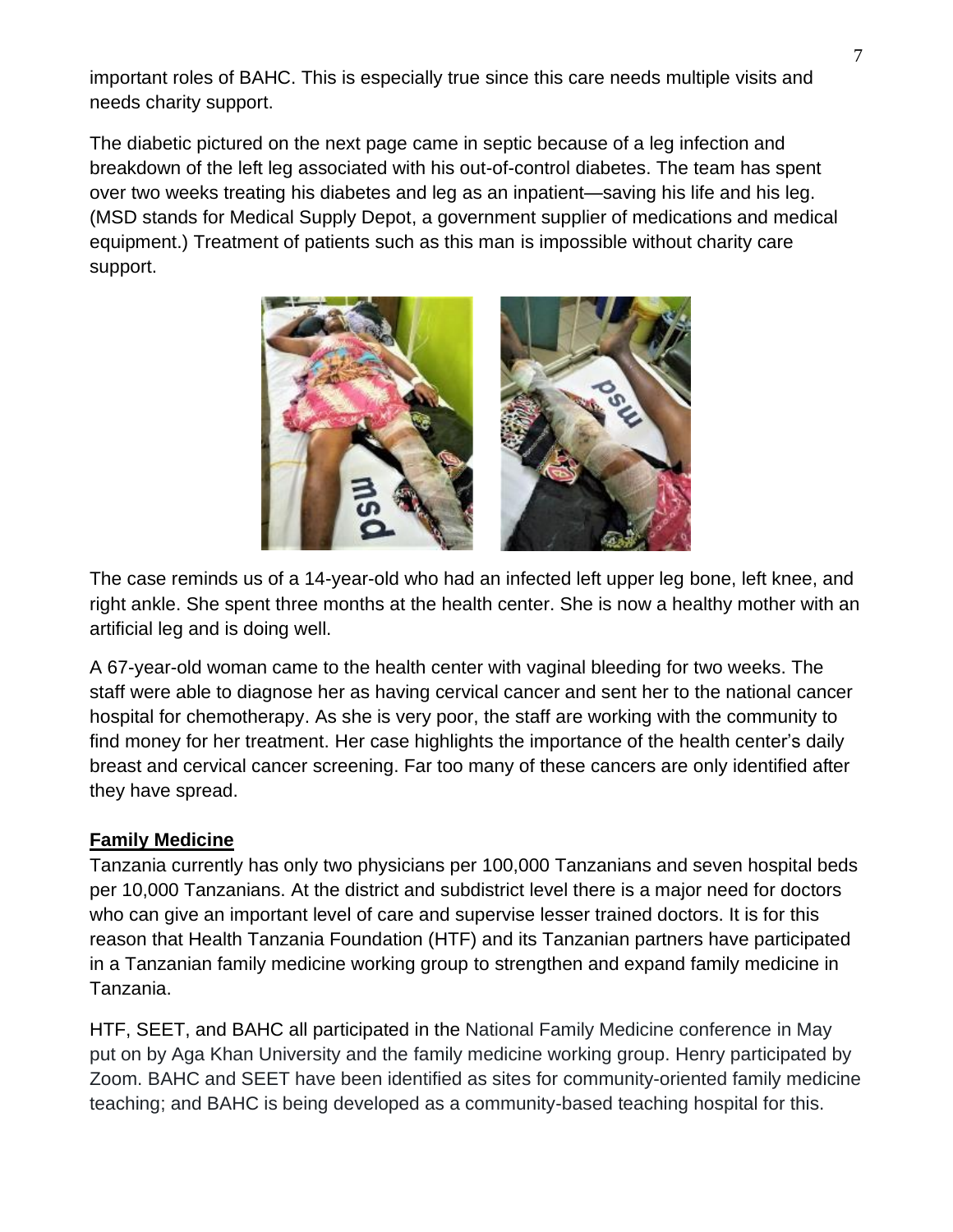The team has just launched a "Family Medicine Development and Research Centre" based in Buguruni as a division of SEET. Dr. Eric Aghan directs the center. He was the director of post-graduate studies at Aga Khan University and chaired the National Family Medicine Conference. He previously led a university family medicine program in Kenya. As the director of the center, Dr. Aghan will continue to lead the family medicine working group's development of family medicine in Tanzania. The center will allow him to focus on this critical initiative and fully involve BAHC and SEET in the work. He has continued to see patients as a clinician and will hold two clinics a week at BAHC.







Dr. Aghan at the conference and seeing a patient at BAHC.

### **SEET**

Health Tanzania helped establish SEET (Socioeconomic Education Transformation for Health) as a Tanzanian nonprofit in 2016. SEET is a multifaith and local community partnership and is now working with the estimated 420,000 poor people in the Buguruni and Vingunguti neighborhoods and additional people in villages in the isolated rural Rufiji District. SEET partners with churches, mosques, and community leaders to address critical issues. It mobilizes everyone to contribute, and international resources complement local person power and money.

Currently, SEET is identifying all widows, orphans, and unmarried teen mothers in the designated communities and helping them improve and maintain their health, increase their education, and create sustainable sources of income. As described in the last newsletter, in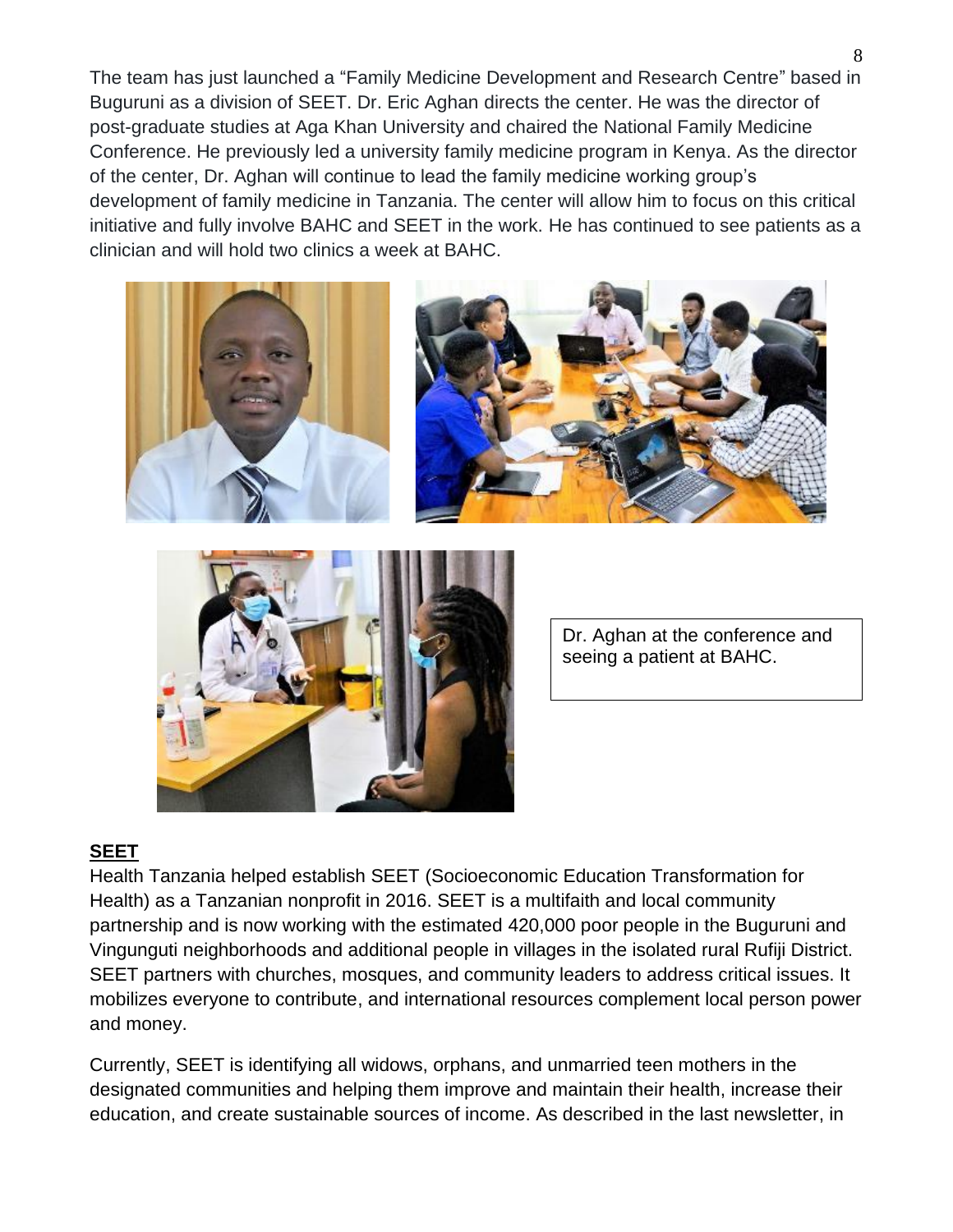the two communities 154 volunteers have been trained. Through 2020, 847 orphans, 487 widows, and 40 teen mothers were identified and received: 718 emergency food supplies, 265 health screenings, 490 health referrals, 246 school supplies and uniforms, 110 school fees, 141 health insurance, 285 small business training, and 461 saving circles. All of this is done through the help of the trained volunteers.

With volunteers, SEET mobilizes the communities to address alcohol and other drugs, violence, and AIDS. They help those already dealing with the problems and prevent further drug abuse, violence, and AIDS in the community. By the end of 2020, 50,941 adults and youth had taken the three-hour course and discussed what they could and would do for themselves, their families, and the community.

Other SEET initiatives are: (1) improving maternal and reproductive health through comprehensive community-based programs that directly address maternal and child deaths and family planning; (2) addressing malaria; and (3) using the partnerships and programs to train family medicine residents as part of the development of family medicine in Tanzania.

A few of their pictures and stories are below.



Nesta Kelvin (left) is eight years old. She is in primary school standard 2. She was born to an HIV-positive mother and is currently on AIDS medications. Nesta was previously cared for by her poor single mother and living in a village. She was later taken in by her aunt. Nesta dreams of becoming a medical doctor. Her aunt is a single mother too, doing micro-business to care for Nesta and her own three children. Please help Nesta and other orphans SEET serves achieve their dreams. She currently needs school supplies, uniforms, and health insurance.



Victoria Ndunguru (left) and Devota (right), pictured with Dr. Chilowaka, are among members of BAHC staff and are working at the HIV testing and counseling unit. Victoria is an employee while Devota is a volunteer. They have the role of encouraging and initiating HIV testing and counseling to attending clients as well as promoting adherence to treatment. They have been doing this for more than three years now. They usually initiate HIV testing and counseling for 10 to12 people per day.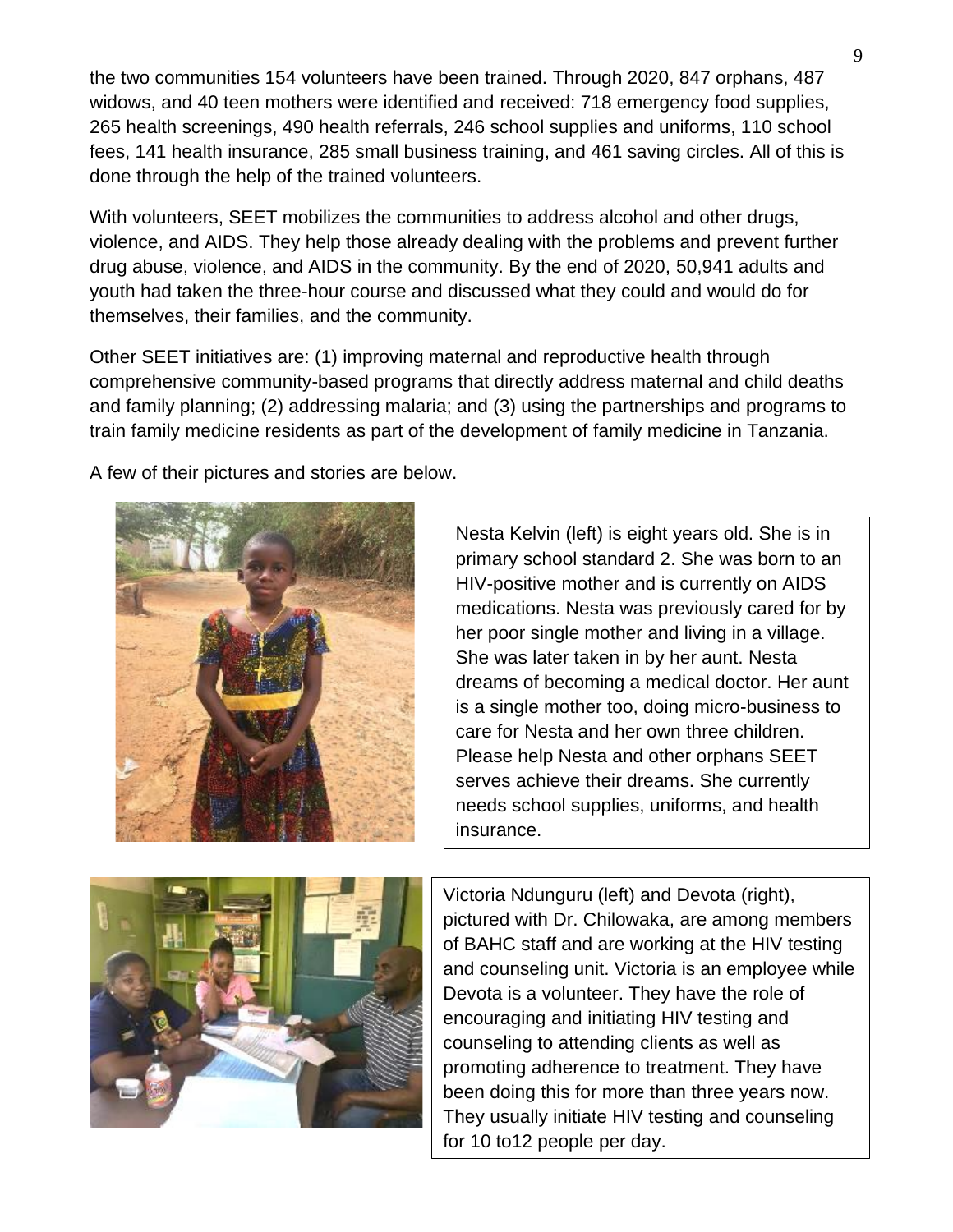Dr. Cyprian Chilowaka, the SEET community director, had a chat with them about their experiences, including challenges and their roles. Victoria stated: "It's a difficult and challenging job."

"People take our job as an easier one but not so," added Devota. "For a client who comes here with symptoms like fever or diarrhea it is harder to convince him or her to test for HIV. One of the hardest parts of our job is making HIV-positive clients accept the status. Most of them reject immediate enrollment for AIDS treatment, giving reasons such as they are harmful, I am not ready, and they make users fatter which becomes easier to be identified as HIV positive."

On using those testing positive to help encourage others to have an HIV test, Devota started by laughing, then said: "It is useful only when a new HIV-positive person is ready to disclose." Most of them disclose to healthcare providers but are not ready to speak with their partners. Victoria said that HIV-positive persons are not ready to disclose to their partners and family members for different reasons: they are afraid they will be divorced, will lose support from their partner, and will be stigmatized. The young ones of her age do not want to disclose because they afraid of ending of sexual relationship with partners.

They ask an HIV-positive person to provide the mobile numbers of their partners and call them as healthcare providers and then encourage them to get testing. Some accept and come for testing. However, the strategy has its own challenges: some tend to lie about where they are, others want to establish a sexual relationship before getting tested, and others hang up the phones once the conversation leads to talking about HIV testing.

Devota and Victoria suggested that more health education about HIV is needed and should be done in the community. It is important to expand testing and counseling campaigns in the community and continue encouraging disclosure to everyone found to be HIV positive.

#### **Widows' groups in SEET**

Below are photos of widows' groups in their weekly meetings.

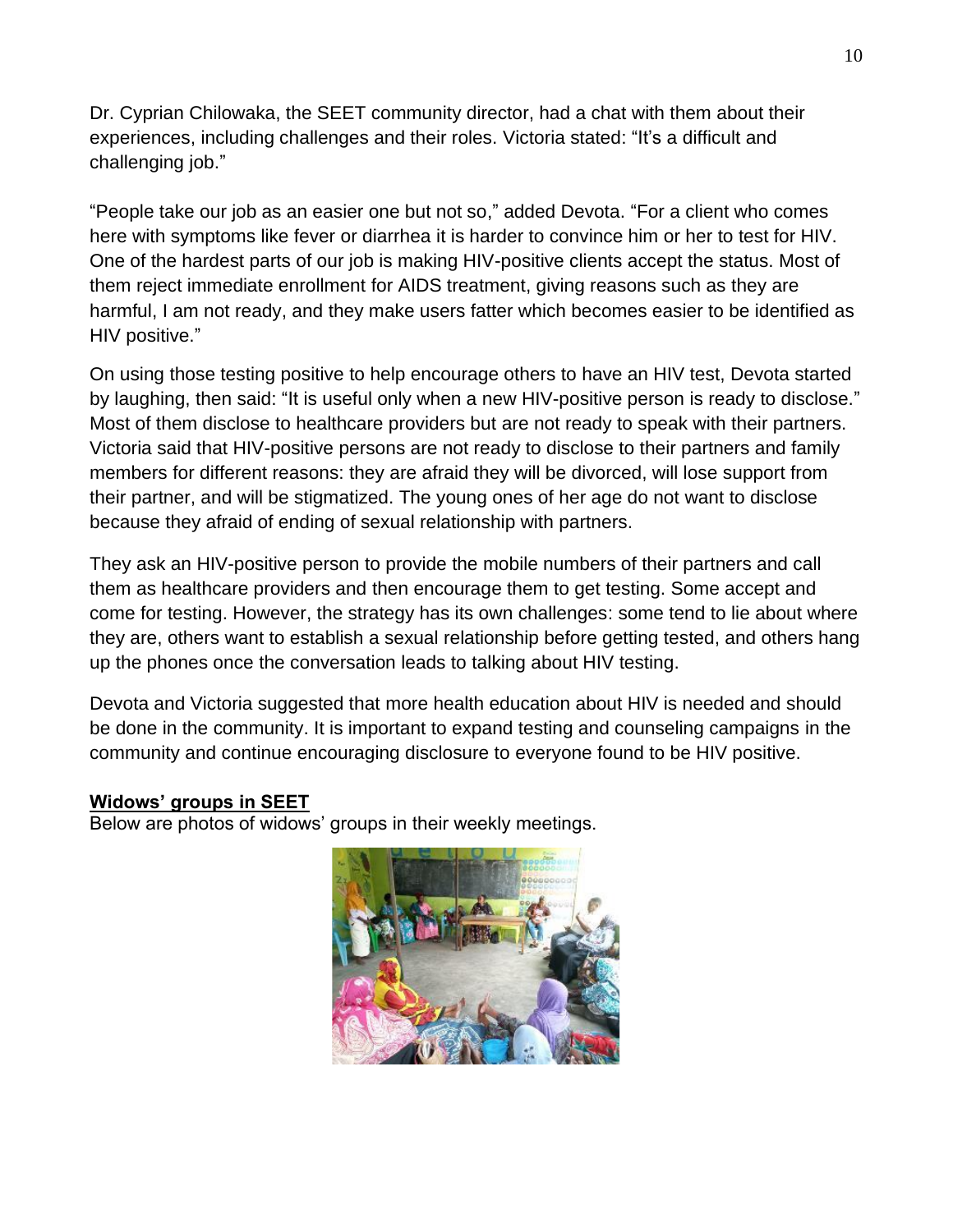

A video (available on request) shows one of the groups that SEET helped form providing gifts to one of its members for her daughter who was to be married shortly. The gifts were bought from the social fund, which is developed within the group to support each other when needs occurs. What they sing is: "Here is the mother, here is the mother."



Faidha with one of the widows' groups

A village leader meeting with a widows' group:



Bringing sugar to a widows' saving group:

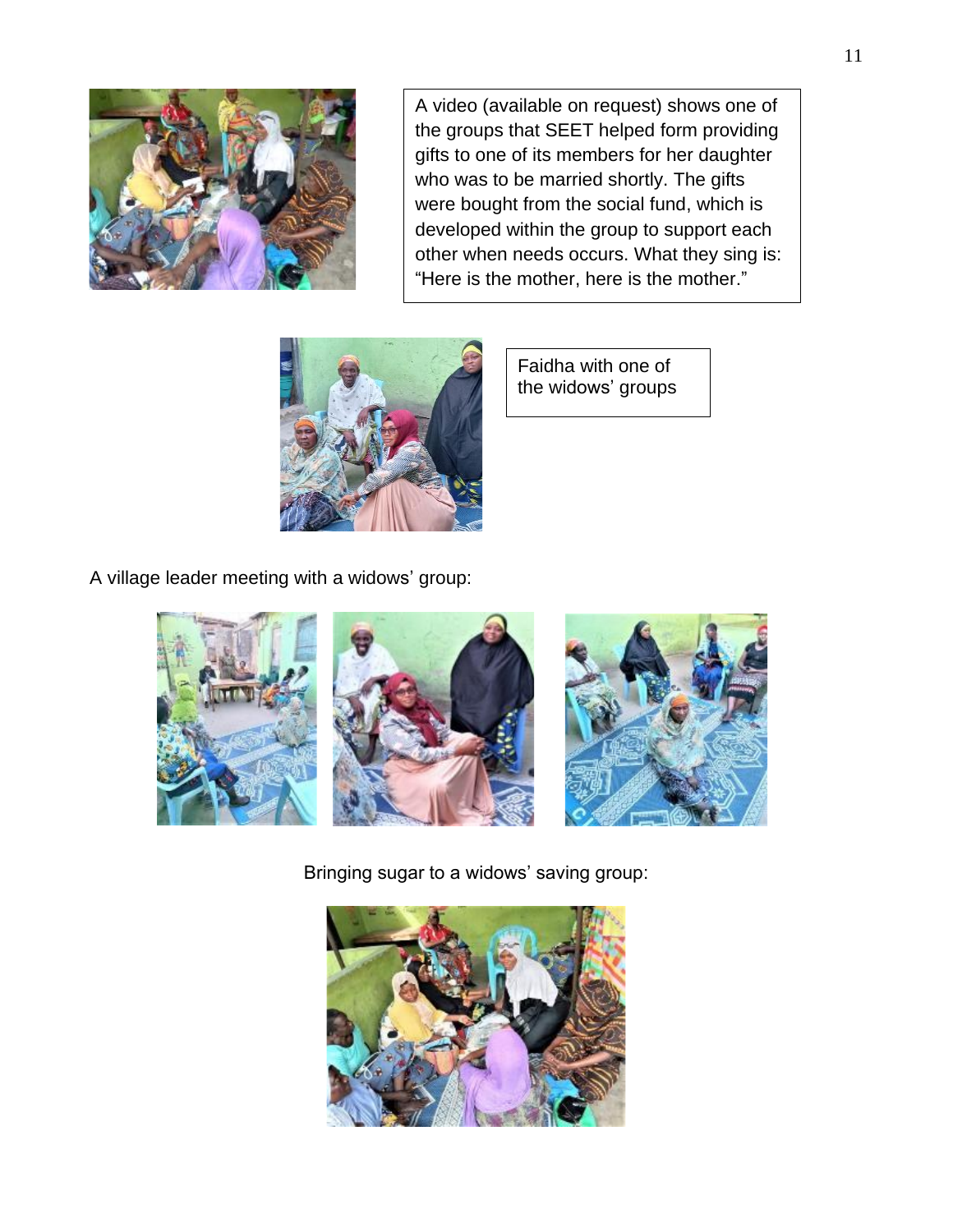

**Orphans** being given books from SEET

### **Maternal and newborn**

As part of maternal and newborn death reduction, SEET is partnering in rural Rufiji District villages where they have just finished conducting a Laerdal Foundation-funded study to document the decreased maternal and newborn death associated with clean disposable birth packs and with community education and mobilization. The grant is in its evaluation phase and the data are being assessed. The disposable birth packs were first developed by members who are now part of SEET and the Health Tanzania Foundation, but the impact of the packs has never been documented.

The disposable packs supply simple things: (1) a plastic sheet for the pregnant woman to lie on; (2) two pairs of sterile gloves for the delivery and handling of the baby; (3) a bar of soap to wash hands between stages; (4) a sterile surgical blade to cut the baby's cord; and (5) a sterile clamp for the cord. Also included is an instruction sheet with pictures that describe and demonstrate steps to provide an infection-free delivery at a health facility or, if needed, at home.

#### **Malaria grant**

Health Tanzania Foundation was successful in obtaining a grant from an Australian foundation to do a "proof-of-concept study" on a comprehensive approach to malaria eradication in three isolated Rufiji villages that have year-round malaria. The program consists of community mobilization, testing everyone, treating those who are positive, and the use of treated mosquito nets and larvicides to kill the mosquitoes. Because of the isolation, such a campaign should be able to largely eliminate malaria in a village if there is good follow-up.

Initial assessments and interviews done in October identified that the three remote villages had 16,393 people. In the two months before October, 613 people tested positive for malaria, but this is not the heavy malaria season when numbers would be higher. If you expand the number to a year, the program could largely eliminate 3,600 malaria cases a year and the related suffering and deaths. Health education about malaria, testing of everyone, treating cases, and larvicide spraying of mosquito breeding sites are happening in November. A picture of one village is below.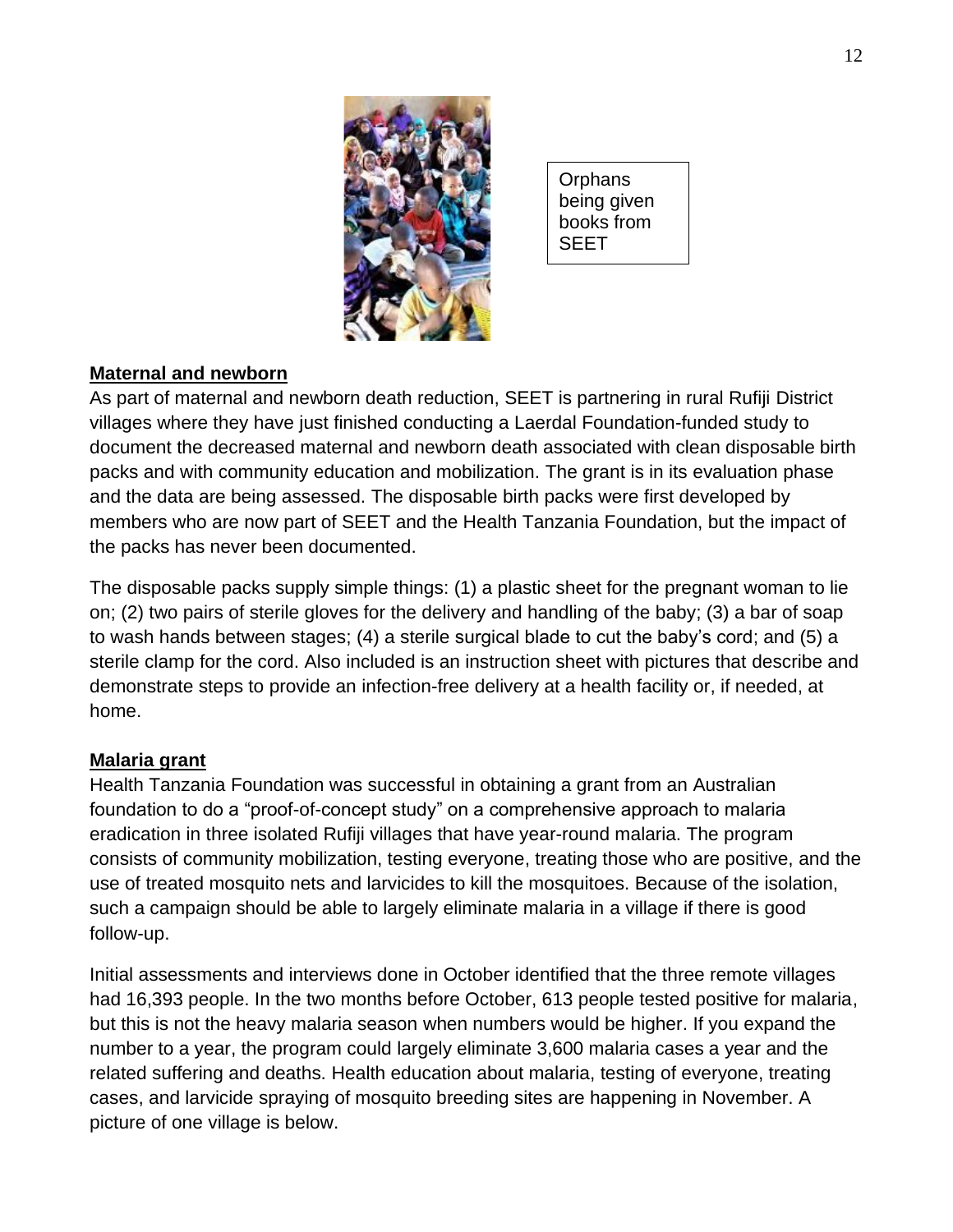

#### **Home-based care**

The home-based care program has been ongoing since 2008 and serves 25 to 30 patients. Patients are generally very sick and often lack social supports. For some it becomes a form of hospice. The program provides food, medicine, and checkups. Some of the patients are post stroke, have AIDS, or have dementia. As with the AIDS orphan program, numbers are limited due to the lack of enough money. Faidha is the coordinator of the program and visits the patients in their homes.



Faidha, the SEET community coordinator, taking one of the homebased care patients to the HIV/AIDS care and treatment clinic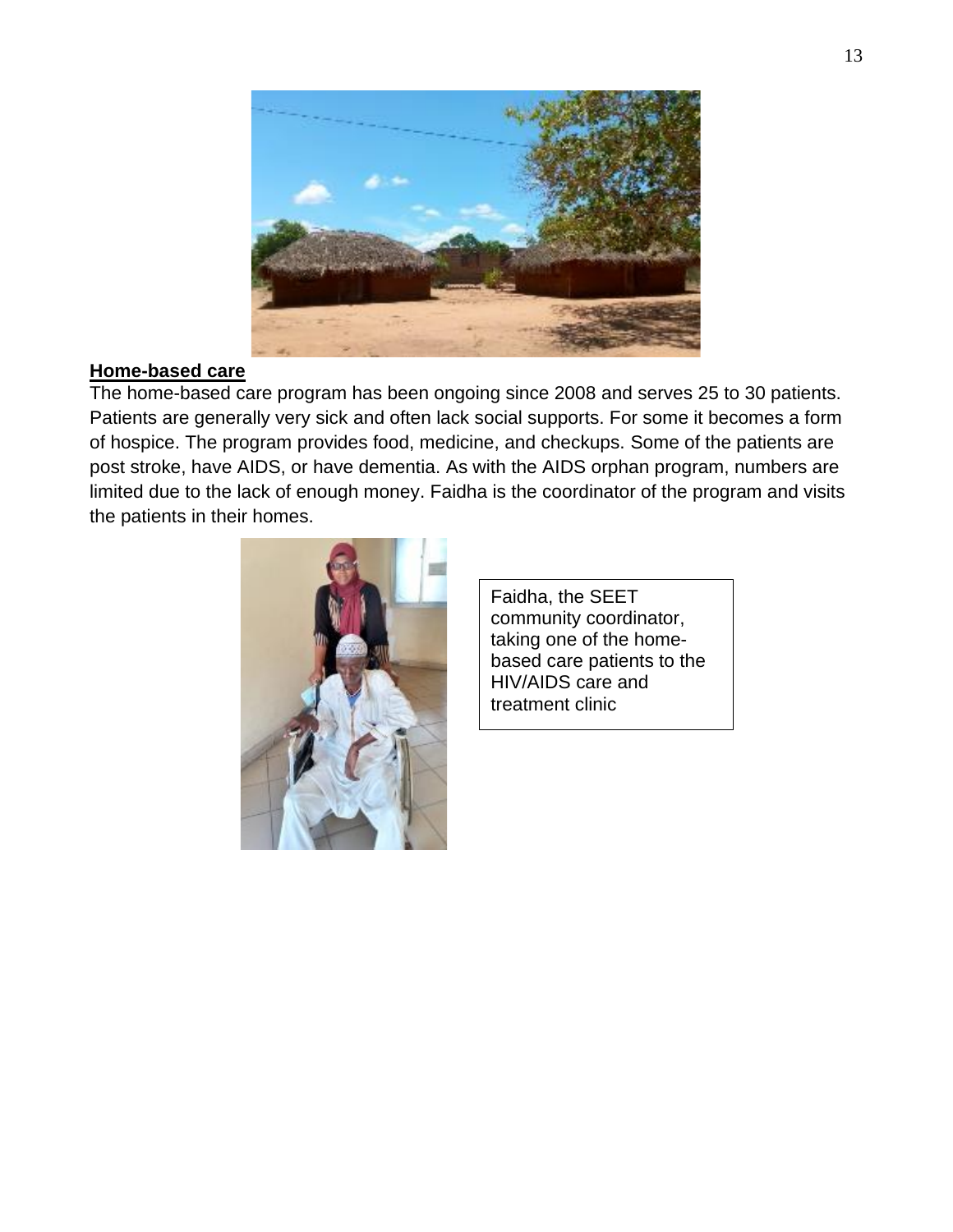

Many of the home-based care patients have high blood pressure or have had a stroke. Blood pressure monitoring is an important part of the program.

# **St. Augustine's English Medium Primary School**

Since education is a critical part of health, Health Tanzania helps support the education of needy children. One of the ways it does this is through a partnership with St. Augustine's. Located next to the health center, the school has 1,000 students. Over the years, Health Tanzania has helped build needed toilets and playground equipment.

Holy Cross Episcopal Church in Dunn Loring, Virginia, has been paying for 250 children of the 1,000 children to receive a midmorning meal. Many of the families are very poor and the children are only getting one meal a day as their families strain to pay school fees. Families with sufficient money pay for the mid-morning snack.

St. Augustine's School has been hit hard by the COVID-19 pandemic. Enrollment has decreased by 10%, as poor families cannot afford the tuition even though it is low by private school standards. There are more orphans, one or both parents having died. Already stretched budgets have gotten worse. Below are some of the children we hope that you will consider sponsoring partially or completely. To pay for a year's tuition, uniforms, and a meal each school day, the cost is **\$680 per student**. The midmorning meal costs **\$26 per school year**. **Please help if you can.** The information below is provided by Alice Nalugwa, the head of the school.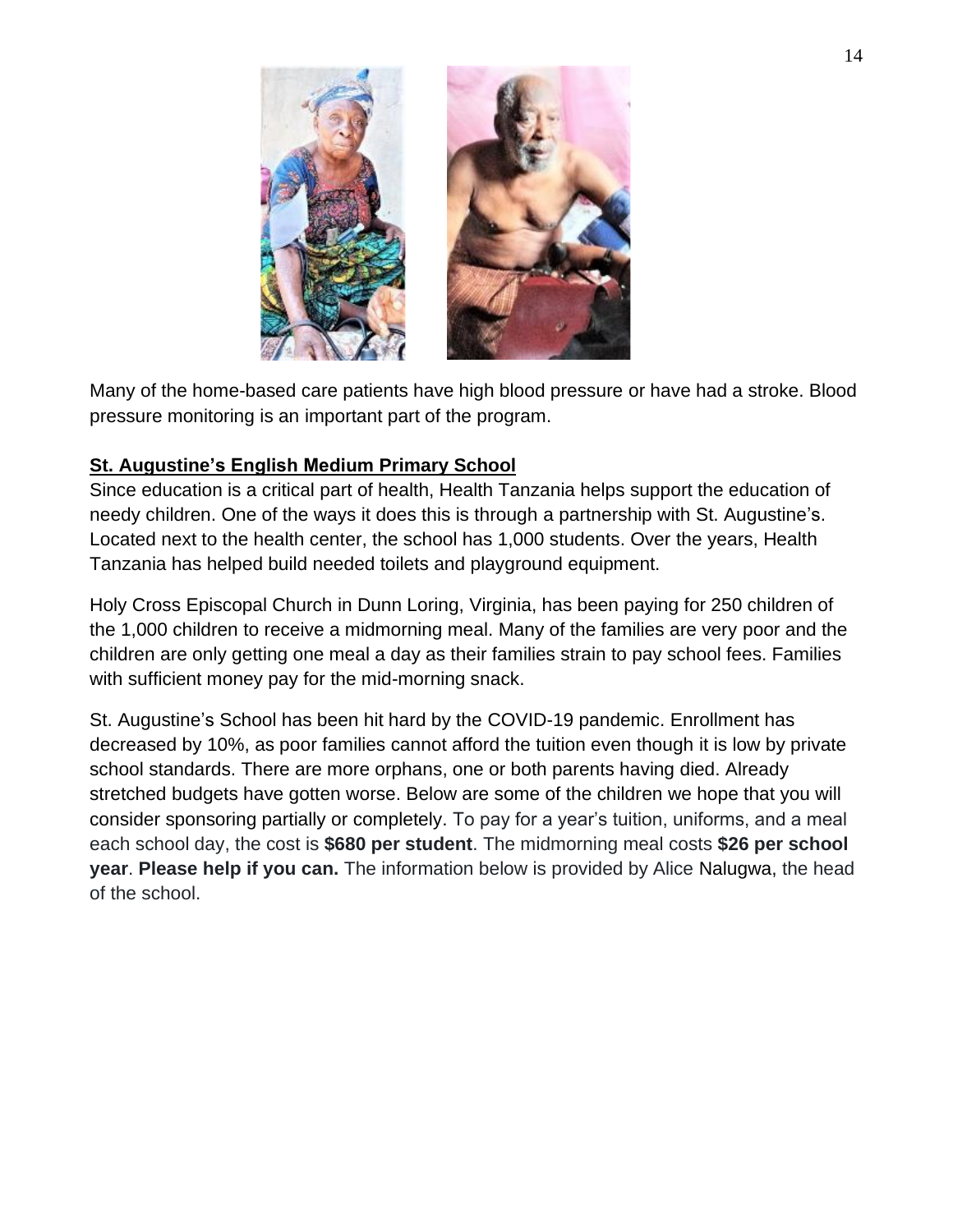

These are Lisa and Loveness, two sponsored orphan sisters who have both done well in school. A few weeks ago, they shared their current life with headmistress Alice. A good Samaritan was trying his best to transport them to and from school. They had no food at home so what they ate at school was their only food for their day. Weekends, they only had water and that's all. On hearing this, their sponsor has stepped in to help.



These three girls are close to three years of age and are in the nursery school at St. Augustine's. The middle child has lost her mother and desperately needs a sponsor if she is to stay in school



In a green chair with her class, Najima is a two-yearold in nursery school who is a very fast learner and loves school. She needs a sponsor if she is to continue attending school.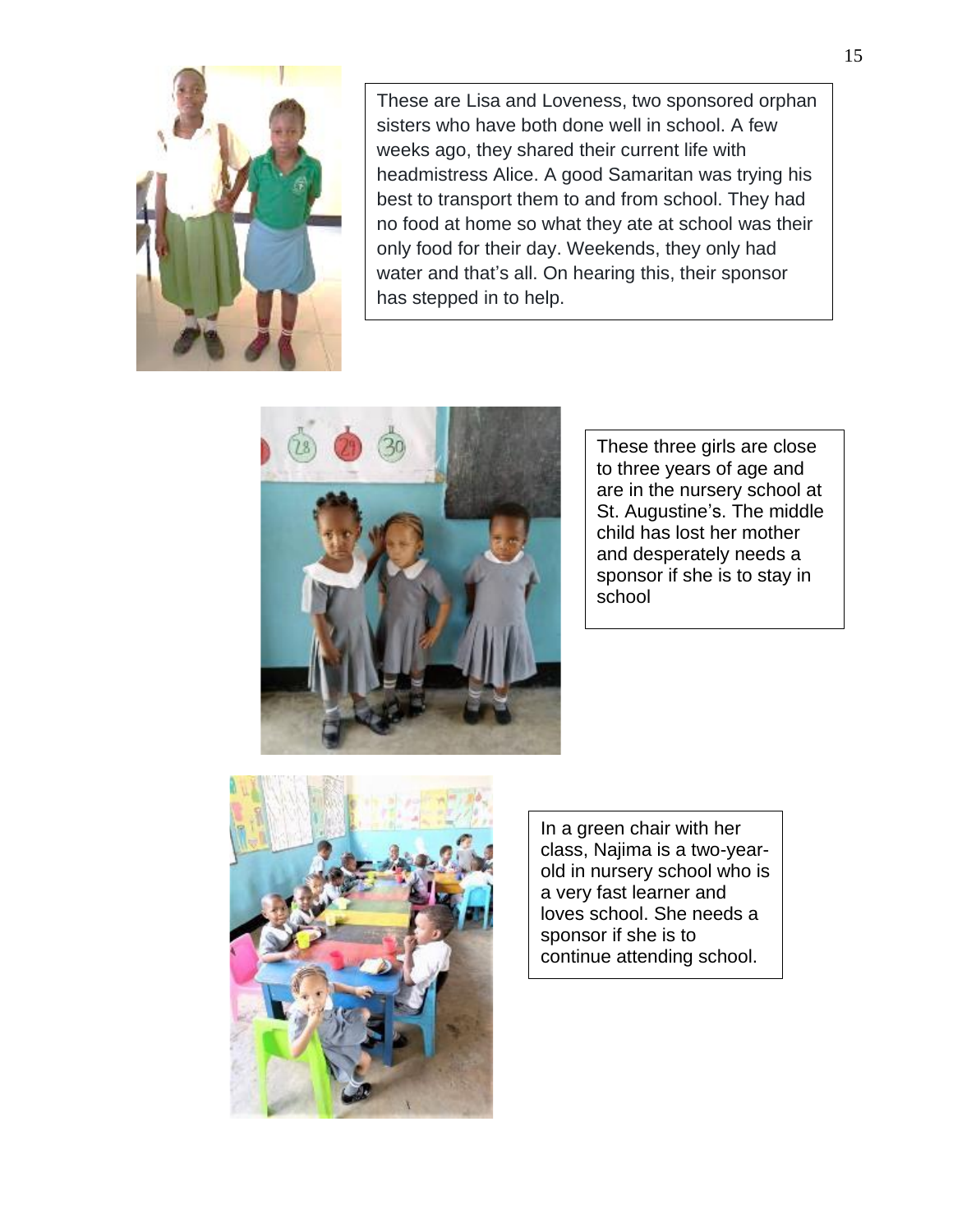Alice, an orphan, was initially sponsored by one of our churches. She is working very hard and excelling in school. She needs sponsorship to continue.



This is Alice, an orphan who was initially sponsored by members of a church. She is working very hard and excelling in school. She needs sponsorship to continue at school.



All three of these children have lost both parents to COVID-19. Without sponsorship they will all be out of school and likely destitute.

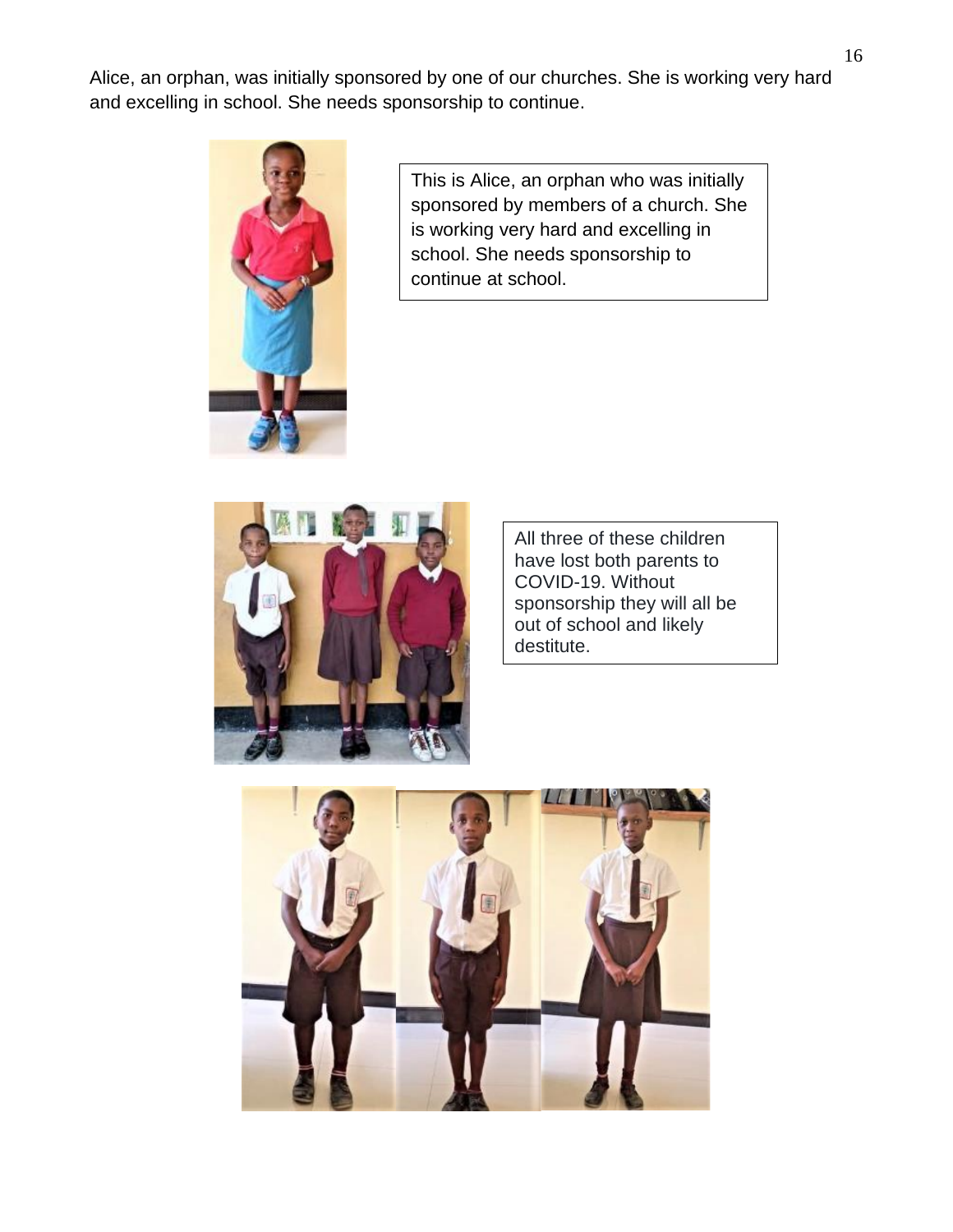Akrim (left) is 10 years old, in grade 2, and an orphan. He is very active and loves school. Hassan (middle) is 9 years old, in grade 2, and good in school. Maliam (right) is 10 years old, in grade 2, and trying her best. All three children need support to continue in school.



Children holding midmorning snacks

Another initiative that Health Tanzania supports at the school is a computer program. By bringing used laptop computers to Tanzania for the school, over 40 computers were available so that everyone in the class had a computer and the teachers were able to prepare and keep their lesson plans and records on the computers. Sadly, the combination of the computers being used, the humid tropical climate, and no air conditioning has resulted in most of the computers dying.

Only eight computers are currently functioning for the entire school of 1,000. **Please help by donating one or more laptop computers.** Our health leaders, widows and orphans also need computers if you have one to donate. Laptop computers, new or used, can be sent to our address on the last page.

**Staff**

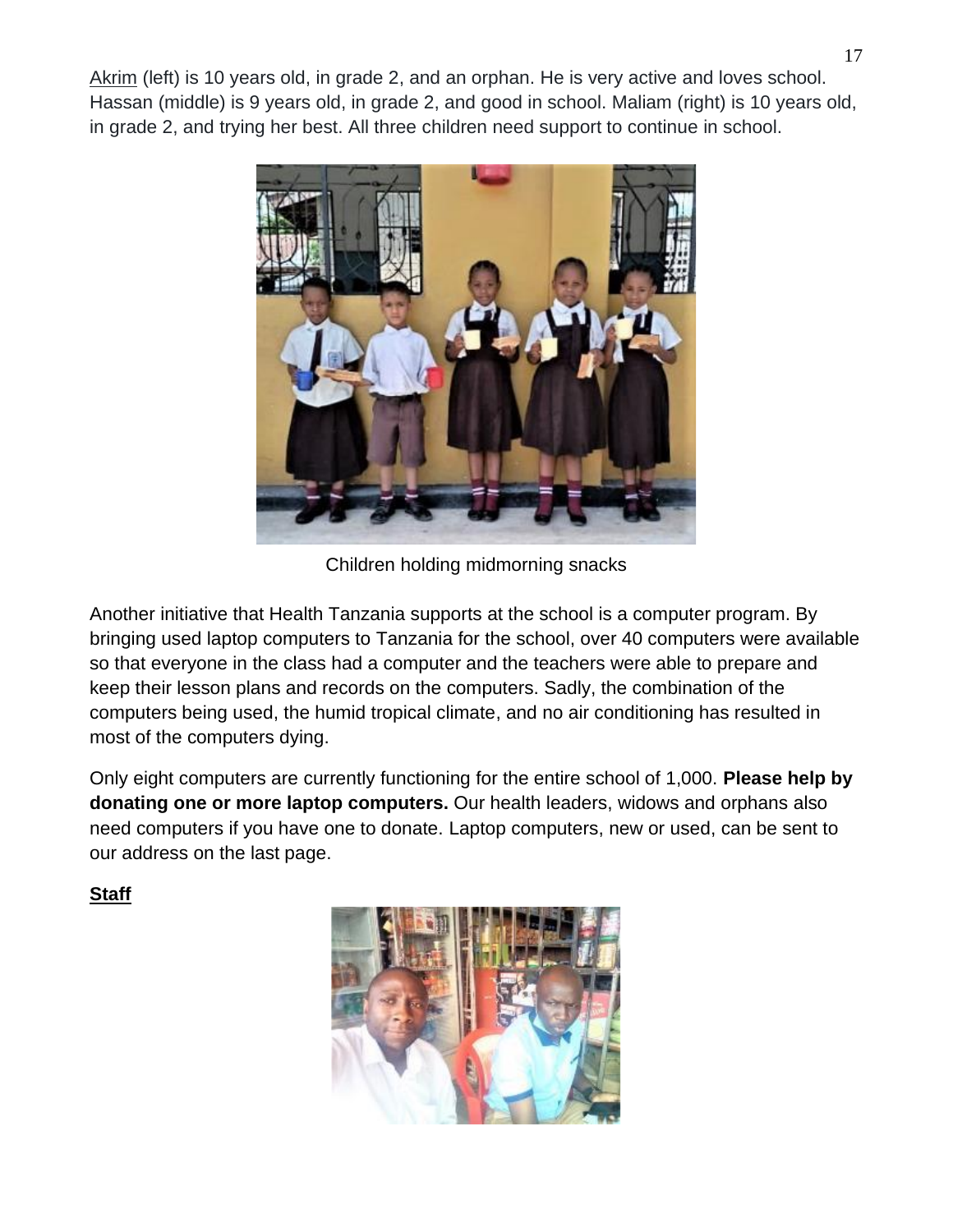Above, Pearson Nhayo and Dr. Obondo are discussing programs. Having trained in the U.S. at the Virginia Theological School, Pearson is now a priest in the local diocese as well as a SEET team member. He is helping SEET and BAHC set up social media programs to spread the word about their work.

# **Trips to Tanzania**

Because of the pandemic in Tanzania, none of the Health Tanzania Foundation team went to Tanzania this past two years. Therefore, the content of this newsletter is based on information obtained from the team in Tanzania, either by email or telephone calls. All the photos were taken by team members and sent to us. We thank Dr. Maxwell, Dr. Chilowaka, Dr. Obondo, Mr. Barua, Ms. Faidha Rashid, Mr. David Habibu, and Rev. Pearson Nhayo for their help.

# **Need for Volunteers**

We are constantly looking for volunteers both short and long term to help in the United States and in Tanzania. There is always a role. If you or someone you know may be interested, have them call, text, or email Henry to talk about possibilities at hdziegler@yahoo.com or 703-887-1574.

# **Donations**

Health Tanzania Foundation is nonprofit and has a tax-free status as a public charity, i.e., a 501(c)(3). Please look us up at [www.healthtanzania.org.](http://www.healthtanzania.org/) In addition to finding out more about our programs, you can donate through PayPal at the website. You can designate what the donation is for and this will be honored. We are also on Amazon Smile, which means that 0.5% of any purchase will go to Health Tanzania. Just register on Amazon Smile and designate that the money earned is given to our nonprofit.

In addition to making PayPal donations at our website, you can send donations to Health Tanzania Foundation, 1300 Crystal Drive, Apt. 605, Arlington, Virginia 22202 (our home address and the address for the foundation). Make any checks out to "Health Tanzania Foundation" and a receipt will be mailed to you. All donations are tax-deductible.

We know that we are always asking for funds, but so little can do so much in Tanzania. With the Tanzanian shilling continuing to decrease in value when compared to the dollar, a little goes a long way and **with the match it will be doubled**.

Please continue to pray for the health programs in Tanzania.

May God Bless All of Us,

Henry and Priscilla